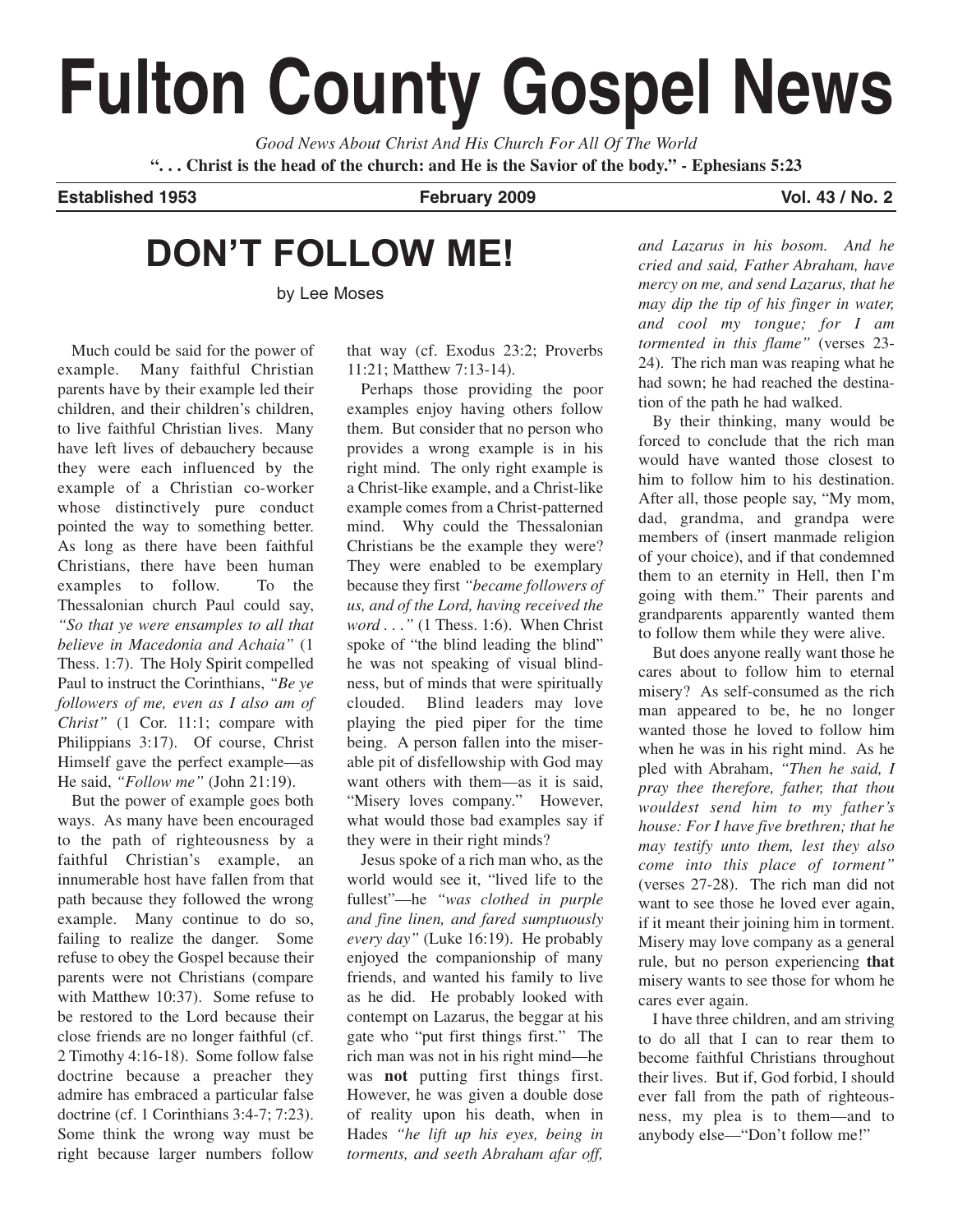#### **FULTON COUNTY GOSPEL NEWS** USPS Publication #211780

. . . is a Periodical publication issued monthly by the Church of Christ at Third and Bethel (P.O. Box 251), Mammoth Spring, AR 72554-0251. **POSTMASTER: Please mail all changes of address to the above address.**

**FCGN** is mailed free of charge to any who care to receive it. We will be happy to add any names to the regular mailing list. If you send in a name we must have a complete address, including number and street name, or R.R. or HCR number, plus box number, or a P.O. Box number and the **NINE DIGIT ZIP CODE**. This paper is supported by voluntary contributions for which we are grateful. Financial information will be furnished upon request. **Mail all address corrections or manuscripts to:**

**FULTON COUNTY GOSPEL NEWS** P.O. Box 251 Mammoth Spring, AR 72554

| $E$ -Mail $\ldots \ldots \ldots$ . cocfcgn@centurytel.net |  |
|-----------------------------------------------------------|--|
| Website www.fultoncountygospelnews.org                    |  |
| Brian Dixon Webmaster                                     |  |
| E-Mail $\ldots$ sales@halopages.net                       |  |

### **FAITH** by Leland L. Reed

*"For by grace are ye saved through faith; and that not of yourselves: it is the gift of God*" (Ephesians 2:8).

So many in the denominational world want to say we are saved by faith alone. Neither this verse nor any other says we are saved by faith alone. However, I think we need to consider what the biblical definition of faith is.

The Bible does not give us a definition like the dictionary does but I believe we can come to a conclusion of a biblical definition by studying the scripture. *"By faith Noah, being warned of God of things not seen as yet, moved with fear, prepared an ark to the saving of his house; by the which he condemned the world, and became heir of the righteousness which is by faith"* (Hebrews 11:7). It is plainly stated that by faith Noah prepared an ark. Why did he build an ark? God warned him of things not seen as yet. How did he build the ark? Did he just say I believe that something I have not seen is going to happen and stop there? No! Noah went

to work and built an ark. His belief of what God told him caused him to do what God had commanded him to do (Genesis 6:11-14).

*"By faith Abraham, when he was called to go out into a place which he should after receive for an inheritance, obeyed; and he went out, not knowing whither he went. By faith he sojourned in the land of promise, as in a strange country, dwelling in tabernacles with Isaac and Jacob, the heirs with him of the same promise"* (Hebrews 11:8-9). Again we can see that faith caused Abraham to follow God's command. *"By faith Abraham, when he was tried, offered up Isaac: and he that had received the promises offered up his only begotten son, Of whom it was said, That in Isaac shall thy seed be called: Accounting that God was able to raise him up, even from the dead; from whence also he received him in a figure"* (Hebrews 11:17-19). What did Abraham's faith cause him to do? He believed God's promise about Isaac being the seed in whom the world would be blessed; therefore, he did not hesitate to obey God. *"Was not Abraham our father justified by works, when he had offered Isaac his son upon the altar?"* (James 2:21). So we can see that the faith of Noah, Abraham and the others in Hebrews chapter 11 did not stand empty handed; their faith was accompanied by obedience. James goes on to say, *"And the scripture was fulfilled which saith, Abraham believed God, and it was imputed unto him for righteousness: and he was called the Friend of God"* (James 2:23). We have to conclude that the biblical definition of faith contains the idea of obedience.

Let us consider what Christ said in the book of John: *"Then said they unto him, What shall we do, that we might work the works of God? Jesus answered and said unto them, This is the work of God, that ye believe on him whom he hath sent"* (John 6:28-29). Now considering what was said about those in Hebrews 11, how they believed and took action, is it possible that Christ was telling them all they had to do was believe? *"Thou believest that there is one God; thou doest well: the devils*

*also believe, and tremble"* (James 2:19). James in this verse shows that just believing is not enough.

Our faith has to be like the examples in Hebrews 11; it has to be an obedient faith. *"But wilt thou know, O vain man, that faith without works is dead? Was not Abraham our father justified by works, when he had offered Isaac his son upon the altar? Seest thou how faith wrought with his works, and by works was faith made perfect?"* (James 2:20- 22).

*"For we are his workmanship, created in Christ Jesus unto good works, which God hath before ordained that we should walk in them"* (Ephesians 2:10). We were created in Christ Jesus by baptism. *"For as many of you as have been baptized into Christ have put on Christ"* (Galatians 3:27)*.* What were we created for or unto? Unto good works. What are those good works? The works Christ has commanded throughout the New Testament. We are to hear the word of God (Romans 10:17); we must believe (John 3:16); we must confess Christ before men (Matthew 10:32; Luke 12:8); and we must repent (Luke 24:47). If we stop here, as many denominations do, we have not obeyed the commands of Christ. Our faith has to be an obedient faith which provokes us to be obedient to Christ and he has told us in Mark 16:16: *"He that believeth and is baptized shall be saved; but he that believeth not shall be damned."* Biblical faith requires us to obey all of Christ's commands not just the ones we choose.

We are told in Revelation 2:10 to remain faithful unto death and we will receive a crown of life. How do we continue in faith? We continue in good works. Now we all understand if we have obeyed the gospel of Christ in baptism we don't need to be baptized again. However, we need to continue to hear, believe and our lives should be a confession of Christ, and when we sin we need to repent. The many good works listed in the Bible are more than we have space to enumerate; however, I would like to point one out that is very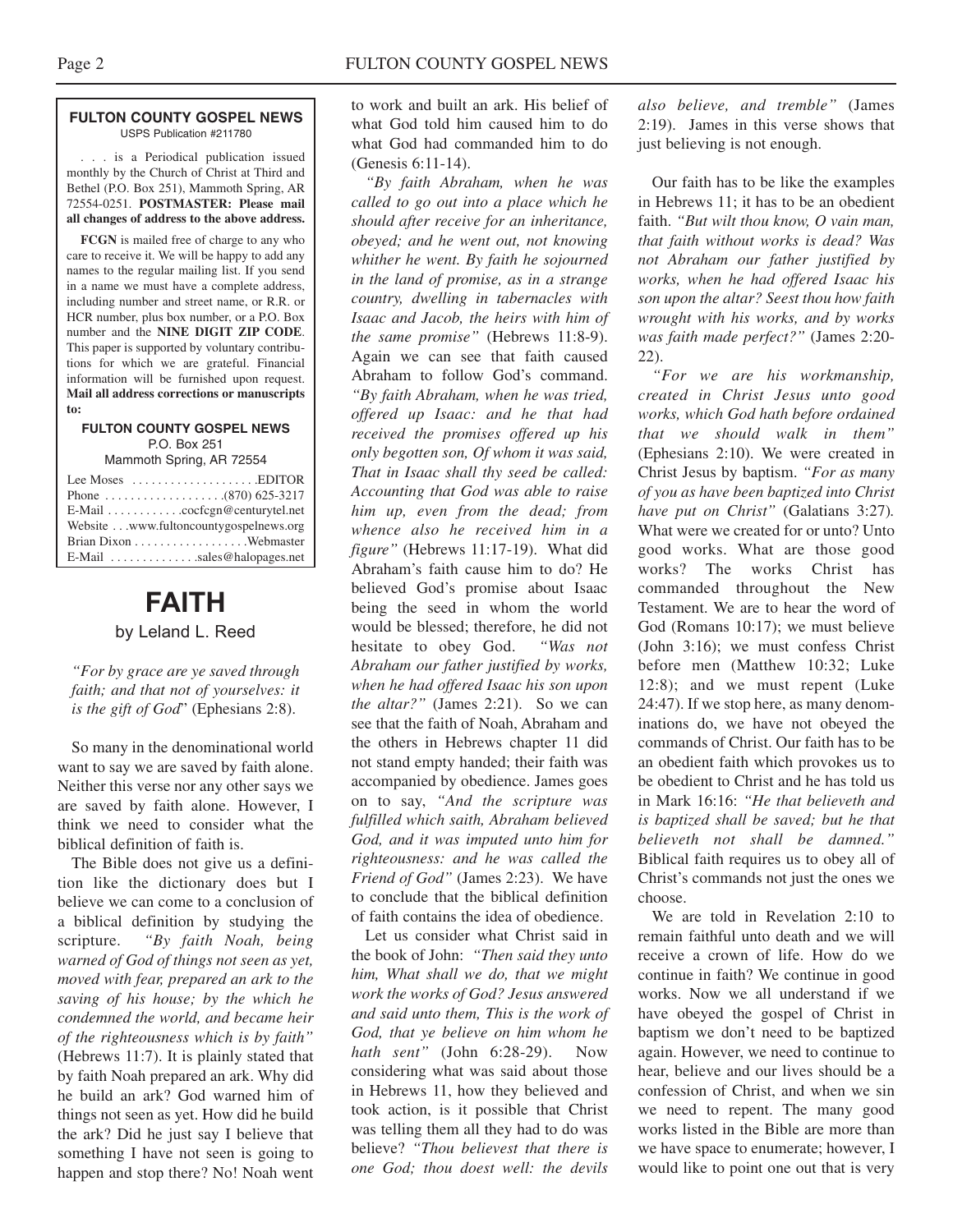important. Christ gave a command to his apostles in Matthew 28:19-20 that covers all of his commands: *"Go ye therefore, and teach all nations, baptizing them in the name of the Father, and of the Son, and of the Holy Ghost: Teaching them to observe all things whatsoever I have commanded you: and, lo, I am with you alway, even unto the end of the world. Amen."* Christ commanded them to teach those that they taught to obey all things he had commanded them to do. This in turn commands us to do the same. If our faith is an obedient faith, as that of Noah and Abraham and all those listed in Hebrews 11, we must obey all the commands of Christ. We cannot pick and choose.

You may be thinking this is not what Ephesians 2:8 says, it says we are saved by grace through faith, which is absolutely true. But what kind of faith saves? When we look at the way the Bible uses faith, it is an obedient faith, one that causes us to do the works of God.

> 33510 E. 219th St. Pleasant Hill, MO 64080

## **THE POWER OF DISCOURAGEMENT**

by Claude E. Parker (deceased)

Because the task of occupying Canaan seemed so great, all but two of the twelve men sent to spy out the land became convinced that the job could not be done. Every one of these men was a *"ruler among them"* (Numbers 13:2); and each knew that God had led them out of Egypt, overthrowing the army of Pharaoh (Exodus 14:29-31). They also knew that the land of Canaan was a wonderfully rich land that flowed with *"milk and honey"* (Numbers 13:27); yet they, and the multitude of others, whom they had discouraged, lived and died in a miserable wilderness. This is what discouragement will do!

The task before the church is a great one. The world seems filled with "giants"; and to many of the members, we are *"in our own sight as grasshoppers"* (Numbers 13:33). Nevertheless, there are a few who say, as did Caleb, *"Let us go up at once, and possess it; for we are well able to overcome it"* (Numbers 13:30). It is this attitude that we must have is we are to win the battle of life that is by faith.

The church of Christ should never

forget this example. Not all of the multitude who ate of the manna from heaven and drank from the Rock were allowed to enter the promised land. Many were not allowed to enter because their hearts were still *"by the flesh pots"* in Egypt (Exodus 16:3). They did not remain faithful to God during the trying time that lapsed from the crossing of the Red Sea to the crossing of the Jordan. Likewise, only those members of the church who remain faithful in worship and service of God from the time they are baptized for remission of their sins (Acts 2:38), until the end of their time of trial on this earth, will enter heaven.

"*Blessed are they that do His commandments, that they may have right to the tree of life, and may enter in through the gates into the city"* (Revelation 22:14).

[EDITOR'S NOTE: Just as one's example can influence others for good or bad, so can one's "couragement," whether it be "en-" or "dis-." I am very thankful for the encouragement I received from brother Parker and his wife Pearl when I first started preaching. He tried to instill in me the mindset of Caleb: *"Let us go up at once, and possess it; for we are well able to overcome it."* Brother Parker was both an exemplary and encouraging Christian man.]

## **CONFUSING MESSAGES**

by Lee Moses

There are a number of confusing messages being widely propagated through the world today. Many of these are promoted by very well-meaning people who apparently have not considered the logical consequences of their messages. Let the reader consider some of these messages.

#### **1. Drink responsibly.**

Is this possible? One loses his sense of responsibility when he drinks. Yet this is the message given in advertisements regularly seen on television. Recommending that one drink moderately, or responsibly, is still a recommendation for him to drink. A far wiser counsel is found in the book of

Proverbs: *"Look not thou upon the wine when it is red, when it giveth his colour in the cup, when it moveth itself aright"* (Proverbs 28:31). One should make every effort to avoid alcoholic beverages in any amount. Although many people may begin an evening with the full intention of "drinking responsibly," they often realize the next day that they were far from successful in their endeavor. How can one be demonstrating responsibility when he is purposely consuming a beverage specifically designed to rob him of his good sense?

#### **2. Don't drink and drive.**

This is a slogan widely heard during times of pervasive imbibing, such as the

holiday season and the high school prom season. However, is it acceptable for one drink as long as he does not take the wheel of an automobile? By this slogan the idea is given that as long as someone has a "designated driver," he then has license to designatedly drink himself into oblivion. However, drinking without driving can be just as injurious to one's health, not to mention one's spiritual well being: First Corinthians 6:9-10 still teaches that drunkards shall not inherit the kingdom of God.

#### **3. Don't drink or smoke if you are underage.**

There are activities in which adults may acceptably take part, yet are unacceptable for children, such as driving an automobile. There are activities which are particularly unsafe